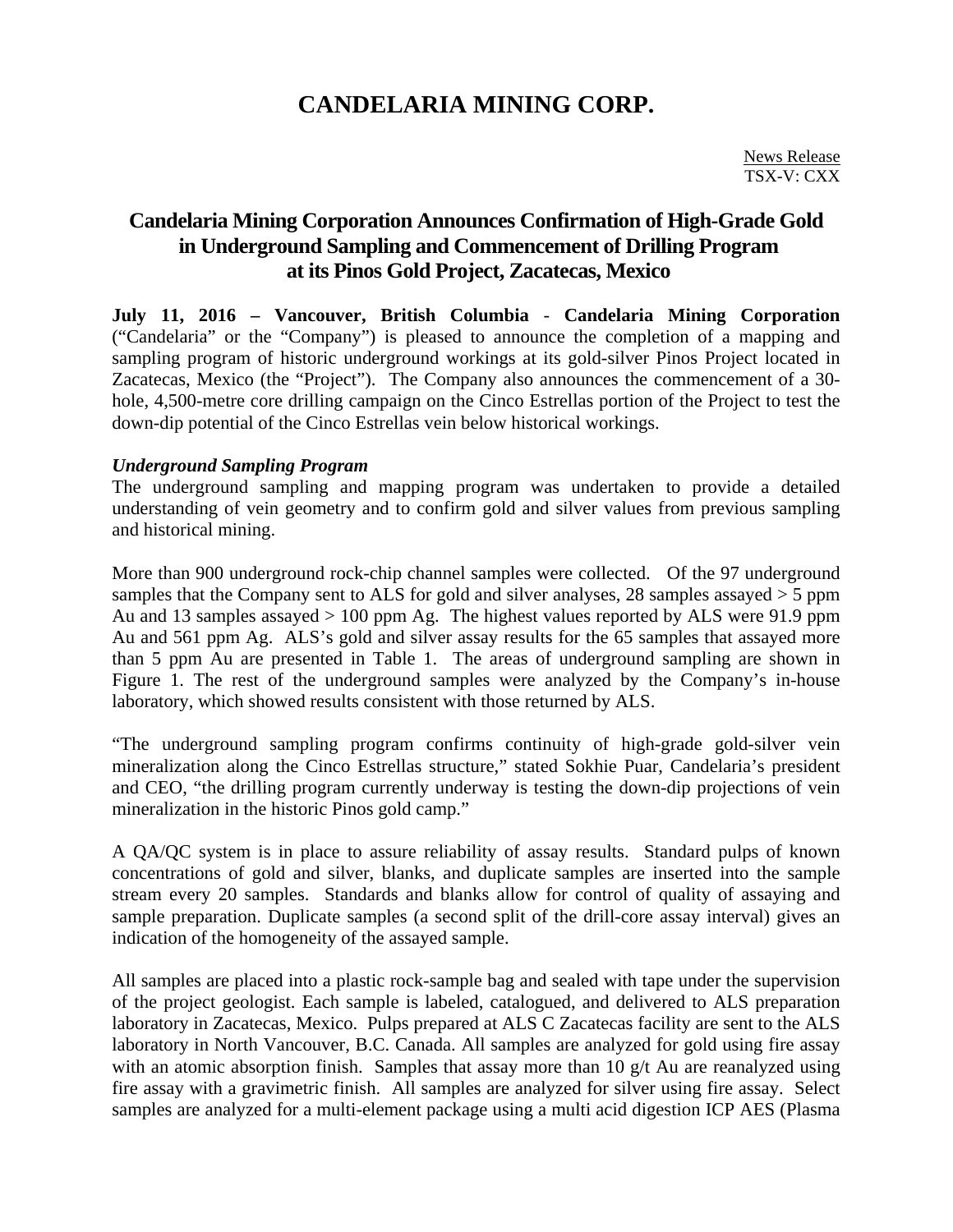Emission Spectroscopy). ALS is an internationally recognized independent laboratory operating to ISO 17025 quality assurance standards.

| <b>Sample</b> | <b>Sample</b><br>Line | <b>Mine/Area</b> | <b>Level</b> | <b>UTME</b> | <b>UTMN</b> | <b>Sample</b><br>Length $(m)$ | Au $g/t$ | Ag g/t |
|---------------|-----------------------|------------------|--------------|-------------|-------------|-------------------------------|----------|--------|
| 1089          | $SI-05$               | San Jose         | 5            | 233159      | 2469717     | 0.3                           | 8.31     | 84     |
| 1099          | $SI-08$               | San Jose         | 5            | 233158      | 2469714     | 0.32                          | 5.56     | 100    |
| 1105          | $SJ-09$               | San Jose         | 5            | 233156      | 2469712     | 0.4                           | 12.50    | 77.2   |
| 1118          | $SI-12$               | San Jose         | 5            | 233148      | 2469709     | 0.28                          | 8.05     | 68.6   |
| 1132          | $SI-15$               | San Jose         | 15           | 233138      | 2469703     | 0.6                           | 5.22     | 63.5   |
| 1139          | $SI-16$               | San Jose         | 15           | 233138      | 2469702     | 0.5                           | 6.49     | 34.5   |
| 1150          | $SJ-19$               | San Jose         | 15           | 233122      | 2469667     | 0.3                           | 6.82     |        |
| 1155          | $SF-02$               | SFrancisco       | 35           | 233122      | 2469667     | 0.45                          | 7.07     | 18.6   |
| 1179          | <b>SF-07</b>          | SFrancisco       | 35           | 233113      | 2469658     | 0.3                           | 5.26     | 29.8   |
| 1188          | SF-09                 | SFrancisco       | 35           | 233113      | 2469656     | 0.3                           | 5.36     | 27.8   |
| 1266          | $SF-13$               | SFrancisco       | 35           | 233110      | 2469653     | 0.3                           | 6.78     | 33.8   |
| 1276          | $SF-15$               | SFrancisco       | 35           | 233109      | 2469651     | 0.46                          | 16.10    | 77.2   |
| 1299          | SF-19                 | SFrancisco       | 35           | 233102      | 2469643     | 0.4                           | 39.90    | 73.3   |
| 1352          | $SF-20$               | SFrancisco       | 35           | 233101      | 2469643     | 0.45                          | 9.28     | 36.9   |
| 1523          | $P-8A$                | SJ Peñitas       | 20           | 232270      | 2468257     | 0.6                           | 10.45    | 173    |
| 1528          | $P-9$                 | SJ Peñitas       | 20           | 232270      | 2468256     | 0.3                           | 6.53     | 154    |
| 1552          | $P-16$                | SJ Peñitas       | 20           | 232264      | 2468252     | 0.3                           | 7.12     | 263    |
| 1568          | $P-18$                | SJ Peñitas       | 20           | 232265      | 2468249     | 0.6                           | 5.93     | 48.5   |
| 1587          | $P-21$                | SJ Peñitas       | 20           | 232263      | 2468246     | 0.4                           | 9.94     | 65.8   |
| 111263        | $NA-03$               | Natividad        | 12           | 233026      | 2469520     | 0.4                           | 21.90    | 22.3   |
| 111267        | $NA-04$               | Natividad        | 12           | 233027      | 2469523     | 0.4                           | 7.20     | 28.1   |
| 111287        | <b>NA-09</b>          | Natividad        | 12           | 233036      | 2469536     | 0.4                           | 91.90    | 535    |
| 111301        | $NA-12$               | Natividad        | 12           | 233045      | 2469539     | 0.4                           | 39.40    | 91.3   |
| 111312        | $NA-15$               | Natividad        | 12           | 233054      | 2469541     | 0.3                           | 23.30    | 51.9   |
| 111337        | $NA-21$               | Natividad        | 12           | 233071      | 2469547     | 0.4                           | 7.06     | 93.9   |
| 111421        | $CE-01$               | 5 Estrellas      | 22           | 232779      | 2469265     | 1.1                           | 10.75    | 19.5   |
| 111428        | $CE-02$               | 5 Estrellas      | 22           | 232809      | 2469280     | 1.05                          | 7.20     | 8.5    |

Table 1. Highlights of ALS gold and silver results from underground samples, Cinco Estrellas vein.



Figure 1. Pinos district, showing areas of underground sampling along Cinco Estrellas vein. Areas are labeled in boxes.